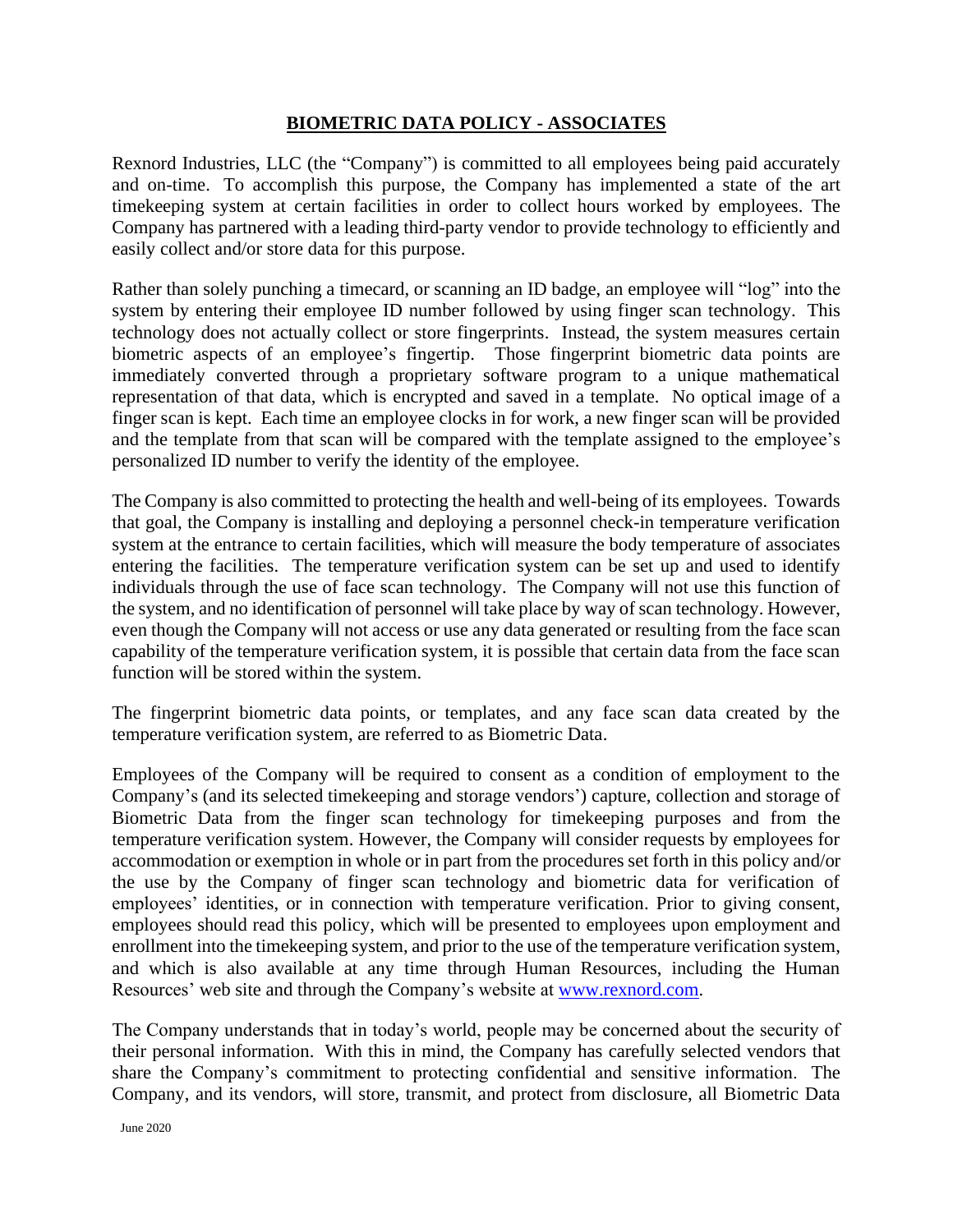obtained through the finger scan technology, or the temperature verification system, using the reasonable standard of care within the industry and in a manner that is the same or more protective than the manner in which the Company stores, transmits and protects any other confidential information. .

During an employee's employment, the Biometric Data from the timekeeping system, which is stored by the vendor, is not accessible by any Company representative or by any in-company technology system. Due to the technology used, the data, or template, that is stored by the vendor is virtually impossible to restore to the original scan of the finger. Any Biometric Data generated by the temperature verification system will not be accessed or used for any purpose. Furthermore, the Company and its vendors will not sell, lease, trade, or otherwise profit from an employee's Biometric Data. The Company will not, and the Company's vendors have assured the Company that they will not, disclose or otherwise disseminate an employee's Biometric Data without an employee's consent unless required by any state or federal law, municipal ordinance, valid warrant, or valid subpoena.

Any employee Biometric Data collected will be retained by the Company and its vendors for one (1) year after the employee's last use of either system or one (1) year after termination, whichever is sooner, unless required by law to be maintained for a longer period – provided that the current timekeeping and temperature verification systems are maintained. The Company and its vendors will permanently destroy an employee's Biometric Data upon expiration of the aforesaid time periods.

This policy is intended to comply with all federal, state, and local laws, and will be interpreted and applied in order to comply with all applicable laws, including but not limited to the Illinois Biometric Information Privacy Act and Tex. Bus. & Com. Code Ann. Section 503.001. Any legal disputes, claims, controversies or disagreements arising out of or relating to this policy or the Company's procedure relating to an employee's Biometric Data ("Claim") shall be resolved by binding arbitration instead of the courts. All Claims may be brought only in the employee's individual capacity, and not as Plaintiff, claimant or class member in a class, collective or other representative or joint proceeding. Arbitration is the exclusive form for the resolution of such Claims, and both the Company and employees mutually waive their respective right to a trial before a judge or jury in federal or state court. The binding arbitration will be administered by the American Arbitration Association ("AAA") in accordance with its rules and procedures then in effect, and shall be confidential.

If any provision of this Biometric Data Policy or any part thereof contravenes any law, or if the operation of any provision hereof is determined by law or otherwise to be unenforceable, then such offending provision or part thereof shall be severed and the remaining provisions given full force and effect.

If you have any questions about this policy, including how the finger scan technology or the temperature verification system work, how the finger scan technology or temperature verification system is used, or how the timekeeping system interfaces with the payroll process, please contact your facility Human Resources Manager.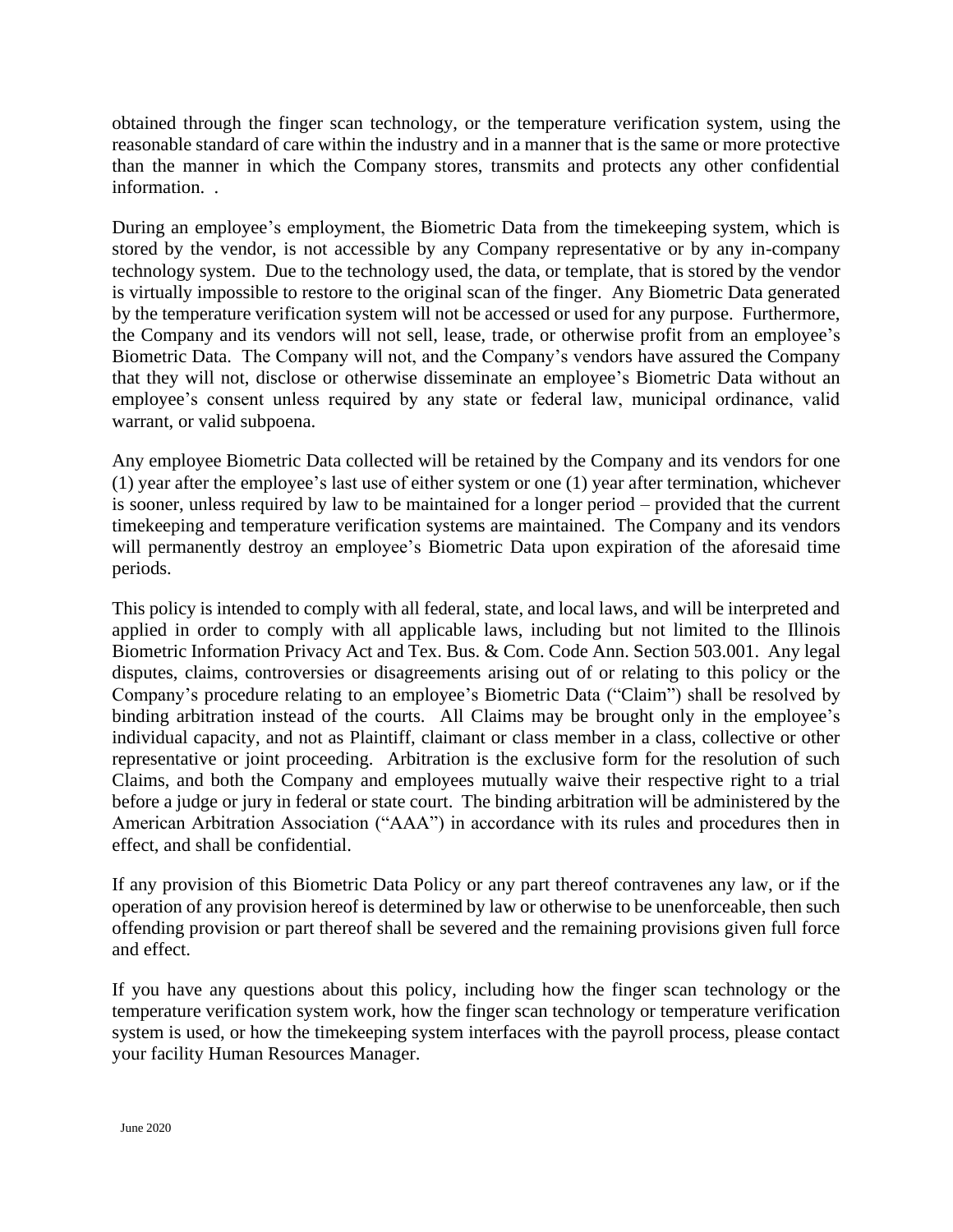## **Informed Written Consent for the Collection, Storage, and Use of Biometric Data**

Rexnord Industries, LLC (the "Company"), as set forth in the Biometric Data Policy which has been provided, utilizes a timekeeping system that uses, in part, Biometric Data in the form of templates derived from employees' finger scans. At no point are employees' actual fingertip images stored, and the finger scans are completely discarded after the templates are created. The templates are then stored in a secure database and used to verify employee's identities upon arrival at the place of work. The Company also utilizes a temperature verification system, which will measure the body temperature of those entering the facilities. The temperature verification system can be set up and used to identify individuals through the use of face scan technology, although the Company will not use this function of the system, and no identification of personnel will take place by way of face scan technology. However, even though the Company will not access or use any data generated or resulting from the face scan capability of the temperature verification system, it is possible that certain data from the face scan function will be stored within the temperature verification system.

The fingerprint biometric data points, or templates, and any face scan data created by the temperature verification system, are referred to as Biometric Data.

Prior to participating in the Company's use of Biometric Data, please take notice of the following:

- 1. It is possible that the scan of your fingertips, and the templates derived therefrom, or data created from the temperature verification systems, may be subject to provisions of the Illinois Biometric Information Privacy Act and Tex. Bus. & Com. Code Ann. Section 503.001;
- 2. Your employment at the Company will involve the scan of your fingertip and storage of the templates derived therefrom, and the verification of your temperature, which may involve a scan of your face;
- 3. The templates derived from your finger scans or data generated from any face scans will be collected, stored, and used for the duration of your employment, but in no event longer than one (1) year after your last interaction with a system or one (1) year after your termination of employment with the Company unless required by law to be maintained for a longer period; and
- 4. The templates derived from your finger scans will be collected, stored, and used for the specific purpose of verifying your identity.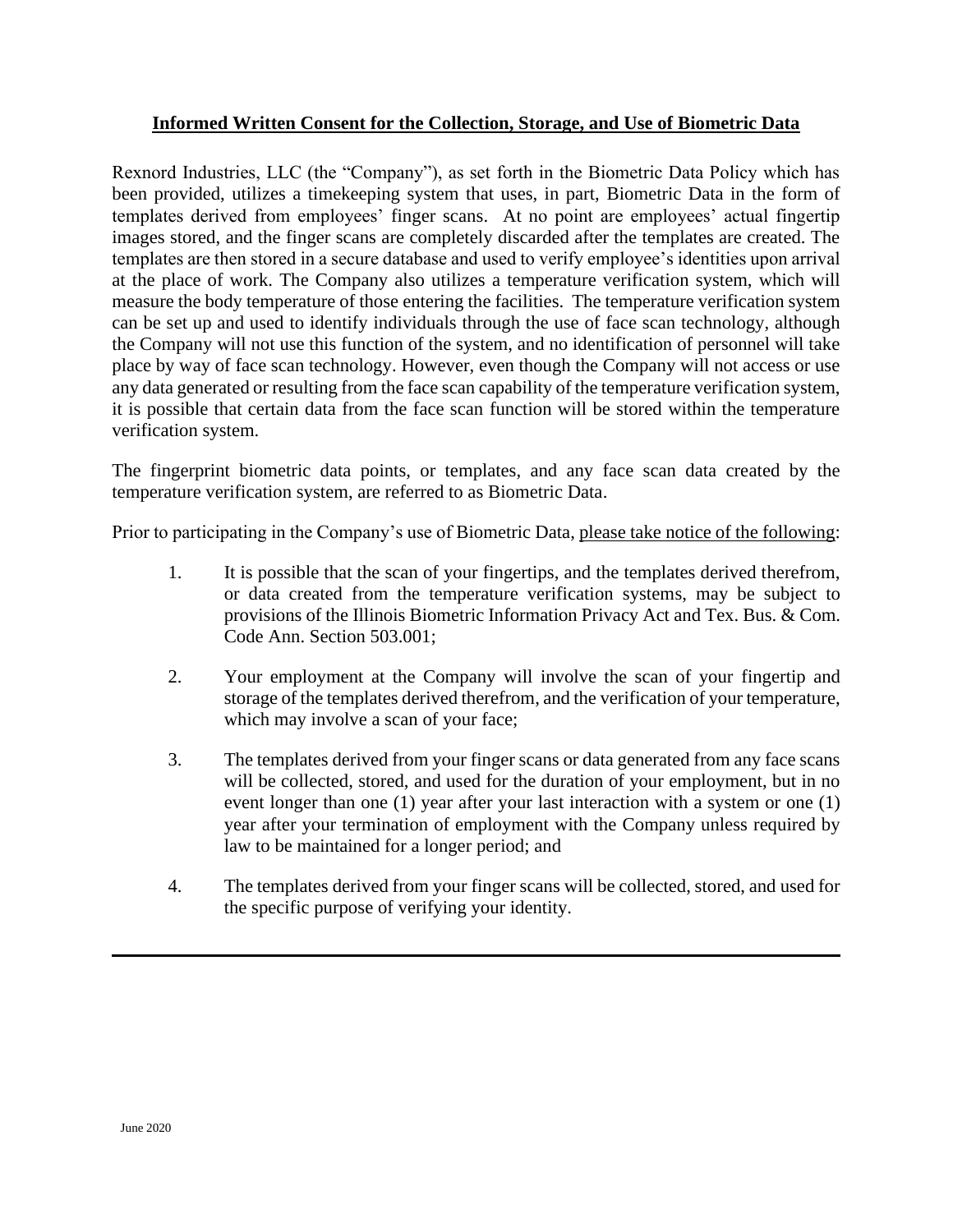Having read the above and the Biometric Data Policy, I agree to the following:

- 1. The templates or Biometric Data derived from my finger scans or face scans may be collected, used, and stored for the duration of my employment, but in no event longer than one (1) year after my last interaction with a system or one (1) year after my termination of employment with the Company unless required by law to be maintained for a longer period;
- 2. The templates or Biometric Data derived from my finger scans will be collected, used, and stored for the specific purpose of verifying my identity; and
- 3. By signing this document, I am providing the Company with a legally effective written release (i.e., informed written consent) to collect, store, and use the templates or Biometric Data derived from my finger scans or face scans.

\_\_\_\_\_\_\_\_\_\_\_\_\_\_\_\_\_\_\_\_\_\_\_\_\_\_\_\_\_\_\_\_\_ \_\_\_\_\_\_\_\_\_\_\_\_\_\_\_\_\_\_\_\_\_\_\_\_\_\_\_

EMPLOYEE'S SIGNATURE DATE

\_\_\_\_\_\_\_\_\_\_\_\_\_\_\_\_\_\_\_\_\_\_\_\_\_\_\_\_\_\_\_\_\_ EMPLOYEE'S NAME (Please Print)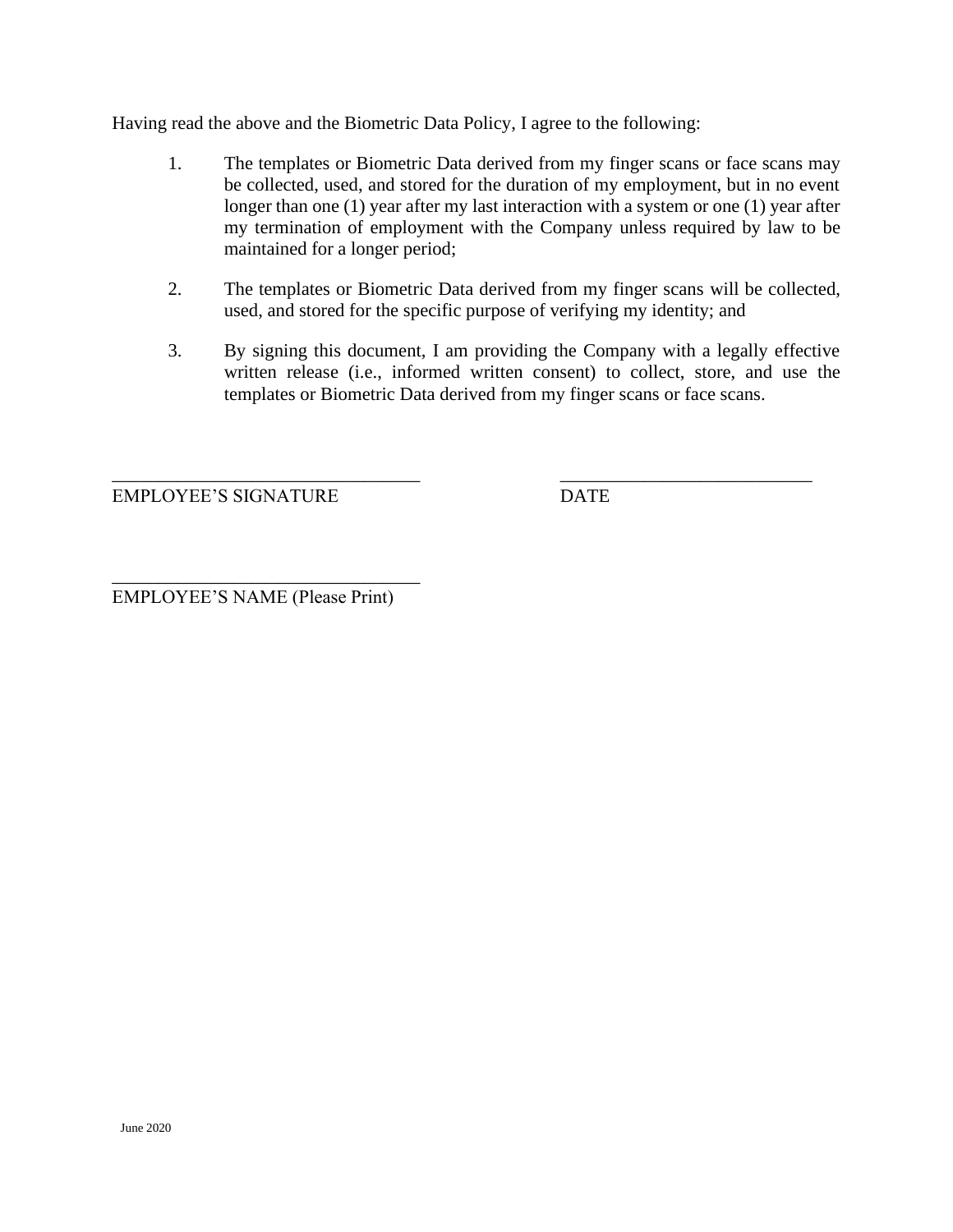## **BIOMETRIC DATA POLICY - VISITORS**

Rexnord Industries, LLC (the "Company") is committed to protecting the health and well-being of its employees and visitors. Towards that goal, the Company is installing and deploying a visitor check-in temperature verification system and a denied party screening system at the entrance to certain facilities. The temperature verification system will measure body temperature and the denied party screening system will check the visitor's name against a denied party's list. These systems can be set up and used to identify individuals through the use of face scan technology. The Company will not use this function of the systems, and no identification of persons will take place by way of face scan technology. However, even though the Company will not access or use any data generated or resulting from the face scan capability of the systems, it is possible that certain data from the face scan function will be stored within the systems.

Any face scan data created by the systems, are referred to as Biometric Data.

Visitors of the Company will be required to consent as a condition to entering a Company facility to the capture, collection and storage of Biometric Data from the systems. Prior to giving consent, visitors should read this policy, which will be presented to visitors as part of their check-in process, and which is also available through the Company's website at [www.rexnord.com.](http://www.rexnord.com/)

The Company understands that in today's world, people may be concerned about the security of their personal information. The Company will store, transmit, and protect from disclosure, all Biometric Data obtained through the systems, using the reasonable standard of care within the industry and in a manner that is the same or more protective than the manner in which the Company stores, transmits and protects any other confidential information.

Any Biometric Data generated by the systems will not be accessed or used for any purpose. Furthermore, the Company will not sell, lease, trade, or otherwise profit from a visitor's Biometric Data. The Company will not disclose or otherwise disseminate a visitor's Biometric Data without consent unless required by any state or federal law, municipal ordinance, valid warrant, or valid subpoena.

Any visitor Biometric Data collected will be retained by the Company for one (1) year after the visitor's last use of the system, unless required by law to be maintained for a longer period – provided that the current temperature verification and denied party screening systems are maintained. The visitor's Biometric Data shall be deleted upon expiration of the aforesaid time period.

June 2020 This policy is intended to comply with all federal, state, and local laws, and will be interpreted and applied in order to comply with all applicable laws, including but not limited to the Illinois Biometric Information Privacy Act and Tex. Bus. & Com. Code Ann. Section 503.001. Any legal disputes, claims, controversies or disagreements arising out of or relating to this Rexnord Biometric Data Policy or the Company's procedure relating to Biometric Data ("Claim") shall be resolved by binding arbitration instead of the courts. All Claims may be brought only in a visitor's individual capacity, and not as Plaintiff, claimant or class member in a class, collective or other representative or joint proceeding. Arbitration is the exclusive form for the resolution of such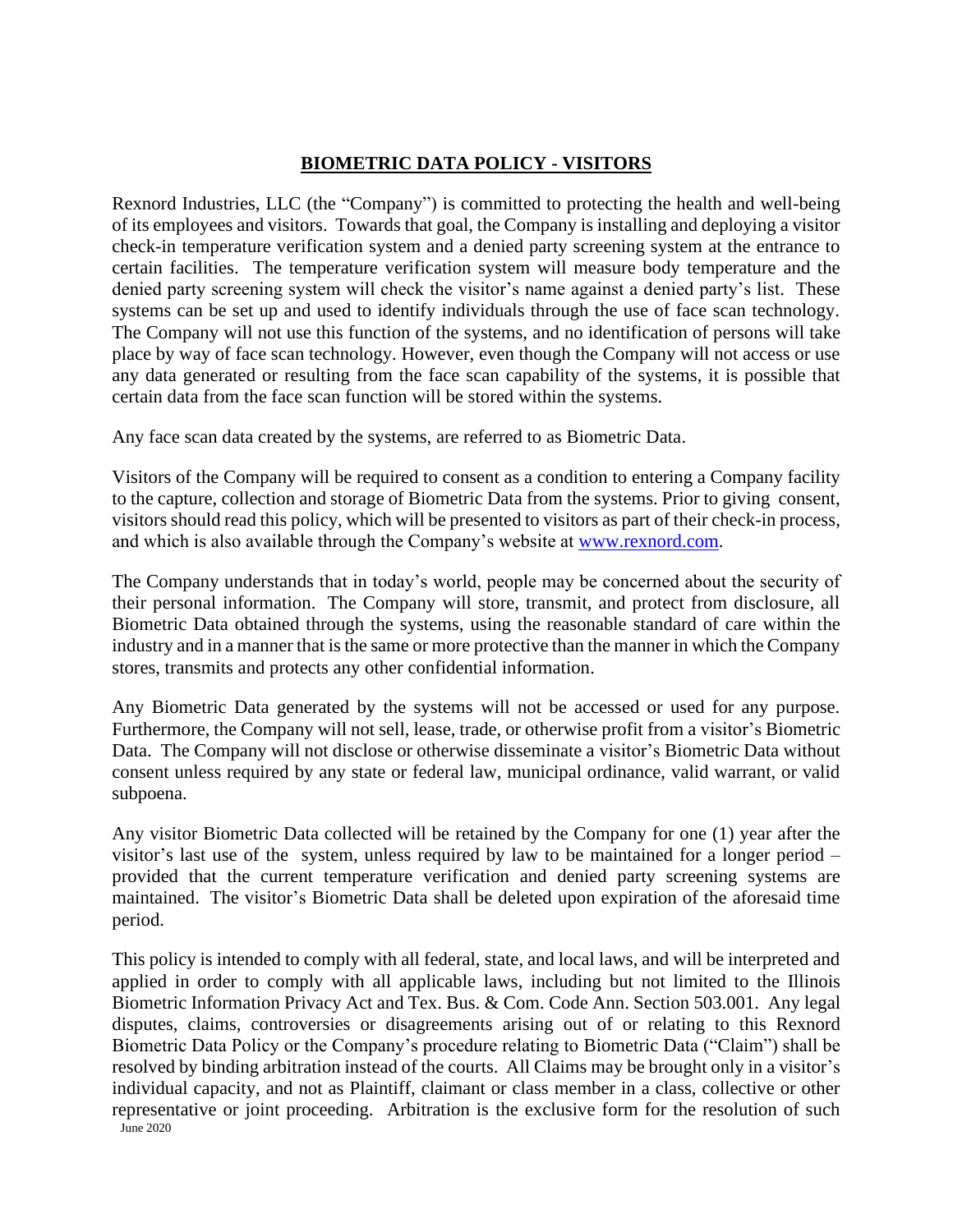Claims, and both the Company and the visitor mutually waive their respective right to a trial before a judge or jury in federal or state court. The binding arbitration will be administered by the American Arbitration Association ("AAA") in accordance with its rules and procedures then in effect, and shall be confidential.

If any provision of this Biometric Data Policy or any part thereof contravenes any law, or if the operation of any provision hereof is determined by law or otherwise to be unenforceable, then such offending provision or part thereof shall be severed and the remaining provisions given full force and effect.

If you have any questions about this policy, including how these systems works or are used, please contact your host.